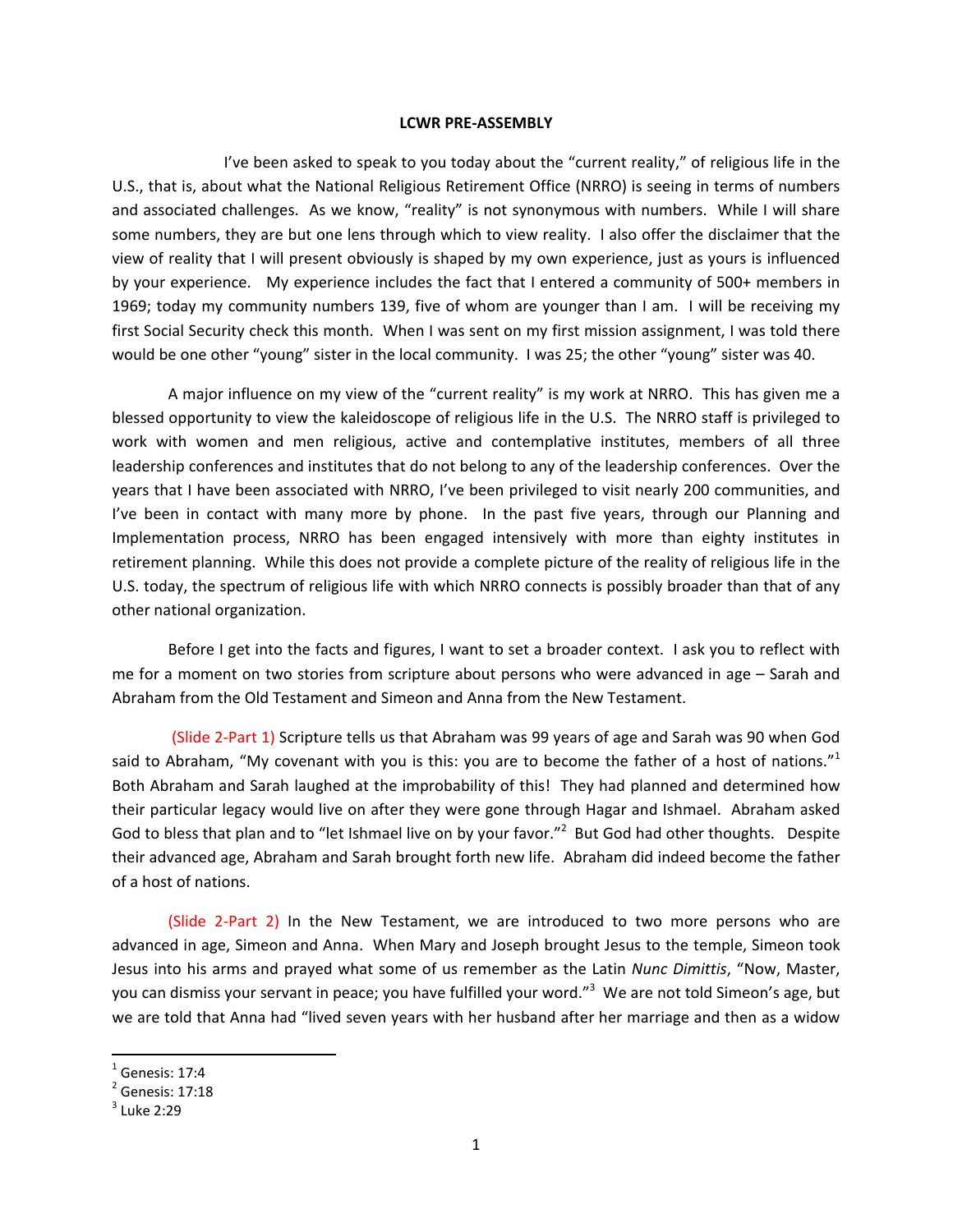until she was eighty-four."<sup>4</sup> She who lived as a prophetess in the temple and served God with fasting and prayer "gave thanks to the God and talked about the child to all who looked forward to the deliverance of Jerusalem."<sup>5</sup> Both Simeon and Anna recognize that they have reached a new moment – a moment of fulfillment. Simeon responds by saying, "Now you can dismiss your servant." Anna responds by moving from the quiet of her prayer and fasting to proclaiming Jesus to anyone seeking 'the more' in life.

Abraham, Sarah, Simeon and Anna are all considered blessed by God in their old age. Abraham and Sarah are directed by God to a new horizon, a place they neither intended nor envisioned. Their experience demonstrates that no matter how sure we are of our planning, situations, events and Providence can intervene in ways we never imagined or conceived. Simeon and Anna witness the completion of their life‐long hopes and dreams, and thus Simeon's *nunc dimittis*. Anna, realizing her prayers have been answered, leaves her previously hidden life to tell others of her joy. She passes on her legacy by inviting others, not to her way of life, but to a new way of life. All four respond in gratitude and move in God to the next steps of their life journey.

With these scripture stories as background, let's look now at where religious in the United States stand in their own aging. I will be using statistics from NRRO's most recent data, the census data as of December 31, 2012. We received data from 550 of the 900 religious institutes in our database or 61% of religious institutes. These institutes have a total membership of 50,915 or 72% of the nearly 71,000 women and men religious reported in the latest CARA statistics. While this is not the complete picture, it is a significant portion of the picture – close to 2/3 of all institutes and  $\frac{3}{4}$  of all religious.

| <b>Median Age</b> |             | <b>All Institutes</b> |                | <b>Women's Institutes</b> |                | <b>LCWR</b> |
|-------------------|-------------|-----------------------|----------------|---------------------------|----------------|-------------|
| < 30              | $\mathbf 0$ | 0%                    | $\overline{0}$ | 0 <sub>%</sub>            | $\overline{0}$ | 0%          |
| 30-39             | 6           | 1%                    | 5              | 1 %                       | $\mathbf{1}$   | .03%        |
| 40-49             | 23          | 4%                    | 19             | 5 %                       | 6              | 2%          |
| 50-59             | 37          | 7%                    | 19             | 5 %                       | 6              | 2%          |
| 60-69             | 130         | 24 %                  | 76             | 18 %                      | 28             | 9%          |
| 70-79             | 307         | 56%                   | 254            | 61%                       | 218            | 73%         |
| 80-89             | 48          | 9%                    | 46             | 11 %                      | 40             | 13%         |

Let's look first at the median age of religious as of the end of 2012*. (Slide 3 – Column 1)*

This slide shows both the number and percentage of institutes by median age. The clear majority of institutes have a median age above 70, with only 12% having a median age below 60. (Column 2) For women, the median age is even higher. (Column 3) I would ask you to note in particular

 $^4$  Luke 2:36-37<br> $^5$  Luke 2:38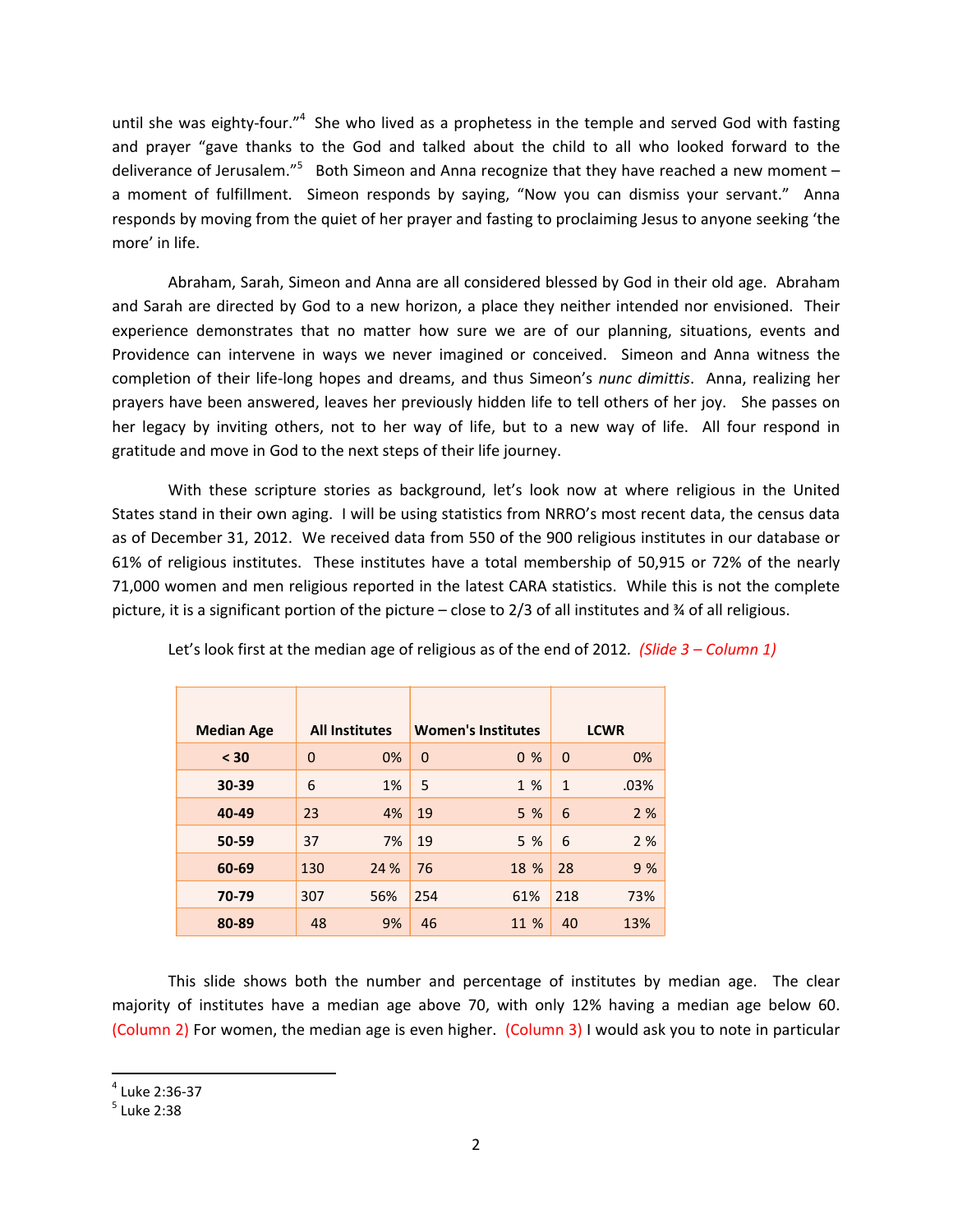that of the 48 institutes with a median age of 80 or higher, 40 institutes are members of LCWR. Four among the group of 40 hold membership in both LCWR and CMSWR. 13% of LCWR institutes have a median age of 80 or higher, while only 4% have a median age below 60.

Let's take a closer look at the size of those institutes with a median age of 80 or higher. (Slide 4) While the majority of these institutes have fewer than 100 members, a median age of 80+ is not unknown to larger institutes. All institutes, and particularly the large institutes, need to be very aware of their rising median age. **Size can tend to mask the reality.**



You will recall from the earlier chart (Slide 5) that the largest percentage of religious institutes has a median age between 70 and 79 Overall, 56% of institutes fall in that range while 73% of LCWR institutes are in this category.

| <b>Median Age</b> | <b>All Institutes</b> |     | <b>Women's Institutes</b> |     | <b>LCWR</b>  |      |
|-------------------|-----------------------|-----|---------------------------|-----|--------------|------|
| < 30              | $\Omega$              | 0%  | $\overline{0}$            | 0%  | $\Omega$     | 0%   |
| 30-39             | 6                     | 1%  | 5                         | 1%  | $\mathbf{1}$ | .03% |
| 40-49             | 23                    | 4%  | 19                        | 5%  | 6            | 2%   |
| 50-59             | 37                    | 7%  | 19                        | 5%  | 6            | 2%   |
| 60-69             | 130                   | 24% | 76                        | 18% | 28           | 9%   |
| 70-79             | 307                   | 56% | 254                       | 61% | 218          | 73%  |
| 80-89             | 8                     | 9%  | 46                        | 11% | 40           | 13%  |

Let's take a closer look at those institutes. (Slide 6). There are 218 LCWR institutes with a median age in the 70's; 160 of those are in the upper half of that range, 75 or above. Within the next five to ten years, it is likely that a good number of these 160 institutes will reach a median age of 80. Of the participants here today, 70 reported that their community has a median age of 75‐79; 17 reported a median age of 80 or higher.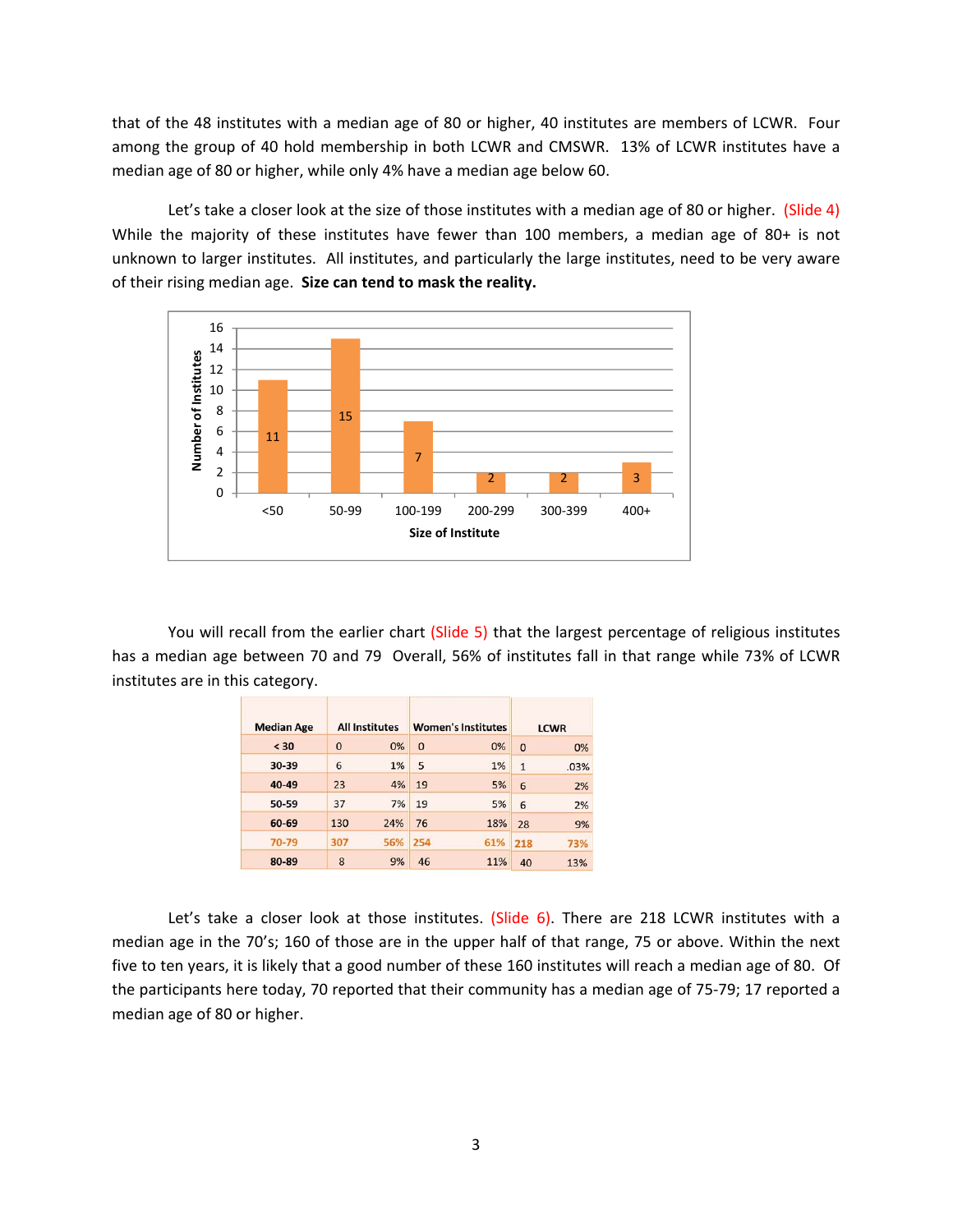

The median age of religious institutes is rising steadily, if not rapidly. (Slide 7) 1985 is the first year for which NRRO has census data; in 1985 no one reported a median age of 80 or higher. By 1997, the end of the first 10‐year cycle of the Retirement Fund for Religious collection, eight institutes or slightly over 1% reported median age of 80 or higher. By 2007, the end of the second 10‐year cycle, that increased to 26 institutes or nearly 4%. Over the last five years, 2007-2012, that number has more than doubled, reaching nearly 9%.

| Year | Total # of<br><b>Institutes</b><br><b>Reporting</b> | # of Institutes<br>with Median<br>Age of 80+ | % of Total<br><b>Reporting</b><br><b>Institutes</b> |
|------|-----------------------------------------------------|----------------------------------------------|-----------------------------------------------------|
| 1985 | 455                                                 | $\overline{0}$                               | 0.00%                                               |
| 1997 | 705                                                 | 8                                            | 1.13%                                               |
| 2007 | 677                                                 | 26                                           | 3.84%                                               |
| 2013 | 550                                                 | 48                                           | 8.73%                                               |

Over the years, 117 religious institutes, at some point in time, have reported a median age of 80 or higher. Some did not report this year; others have merged; for some the median age has decreased; we know of seven that are no longer in existence. For one institute, a note in our database simply says, "Suppressed." I found information on the web about two others – the obituaries for the last sister in each of those communities—in a sense, the obituary, or if you will, the nunc dimittis, for the community itself.

You may wonder why I am focusing on age rather than retirement funding. NRRO's mission is to address retirement funding concerns, and we do have processes in place for that. (And parenthetically, we'd welcome an opportunity to talk with you about that after this session or at our booth in the exhibit hall.)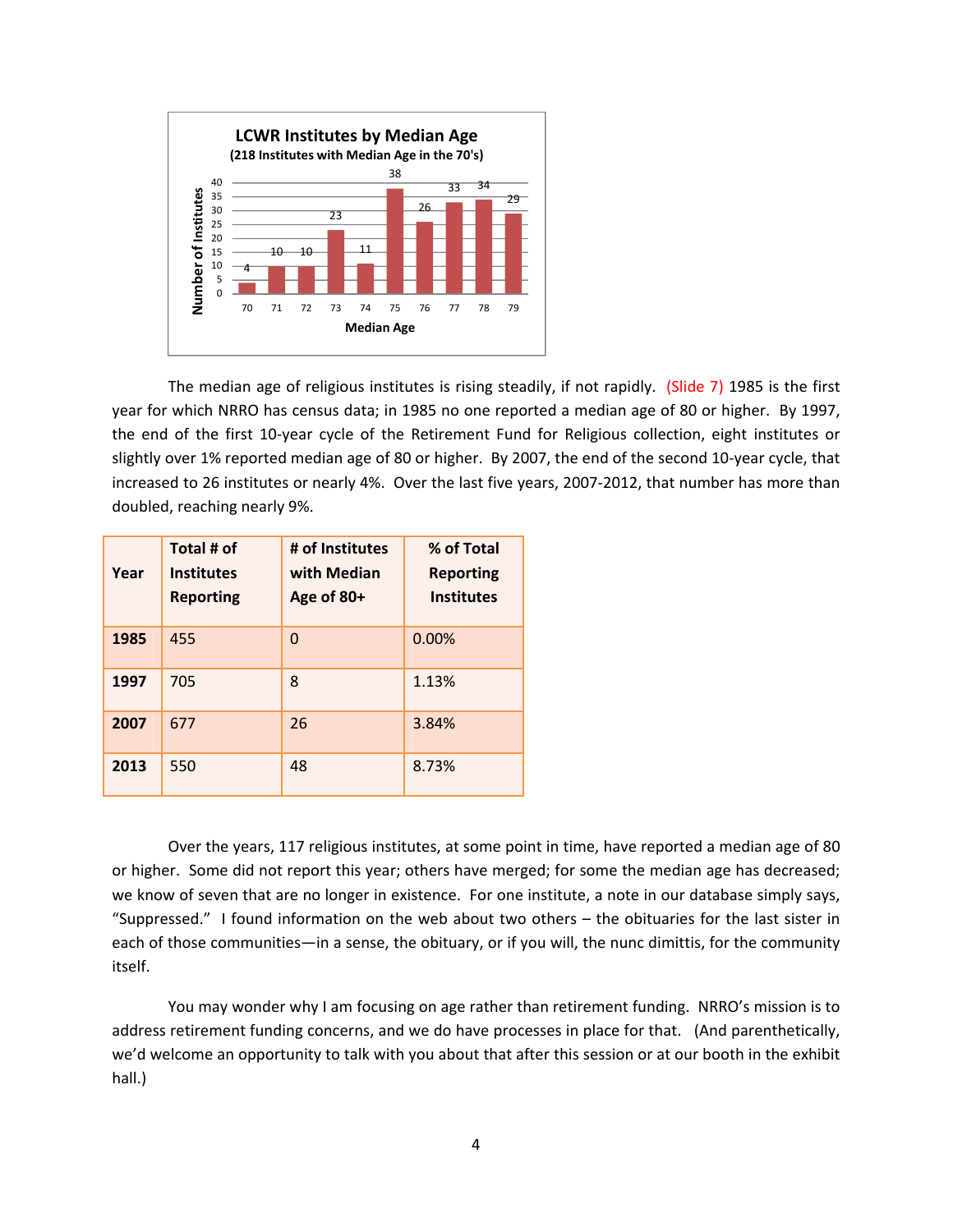Our purpose today is to address issues much deeper than funding. Some of you may recall the LCWR/NATRI/NRRO Collaborative Viability Project of the mid 1990's, *A Critical Juncture*. It identified leadership as a key element, if not the most critical element, of viability. Leadership definitely is **the** key issue at this new critical juncture. Funding is important, and those who are well funded may be in a somewhat better position than those who are poorly funded. After all, they have the ability to hire additional help or contract for services. But, as far as I know, it is not possible to hire a major superior.

Aging is both a personal and communal experience that cannot be stopped and can be ignored only to our peril. Yes, wisdom (we hope) comes with age. In most cases, decreased energy also comes with age. Over the past several decades, there has been a greying of the leadership of religious institutes. Is it realistic to expect persons in their late 70's or 80's to have the energy necessary for leadership?

I'll insert a personal story here. In 1980 Sister Andree Fries was elected as the president of my community at the age of 39. I was Secretary General at the age of 29. One evening the two of us were out at a local mall. We were sitting on a bench enjoying ice cream cones. Two young men -- 30ish -stopped and asked, "Would you girls like to join us for a beer at the American Legion bar?" Fast-forward twelve years, and Andree was once again elected as our president after a six year hiatus. When we'd pass the American Legion, we'd often joke about the unlikely probability that anyone was going to try to pick us up for a beer. We had aged, as has the leadership in most religious institutes.

How does the age of your current team compare to that of 20 or even 10 years ago? Has your community begun to "re-choose" persons to serve in leadership? At the end of your term how many persons will be available for leadership? One leader recently said to me, "We no longer have a leadership pool; we barely have a puddle."

The statistical view of reality that I've just shared can be very sobering. In the LCWR *Dimensions of Leadership,* we are told that a leader is one who looks reality in the face and communicates hope. Where do we find our hope? Joanna Macy and Chris Johnstone in their book, *Active Hope, How to Face the Mess We're in without Going Crazy,* point out that "whatever situation faces us, we can choose our response. . . The kinds of responses we make . . . are shaped by the way we think and feel about hope.<sup>6</sup>" While their book focuses on the environmental challenges facing our world, the principles apply quite well to any situation. They say that hope is something we **DO** rather than **HAVE** and that active hope involves three clear steps: (Slide 8)

- 1. Taking a clear view of reality (what we are trying to do here today)
- 2. Identifying what we hope for in terms of direction (a possible outcome of today)
- 3. Taking steps to moving ourselves in that direction (a possible follow‐up of today)

The authors suggest that the process of moving ourselves in the direction of active hope is a spiral, (Slide 9) "every time we move through the four stations we experience them differently.

 $<sup>6</sup>$  Active Hope, page 2</sup>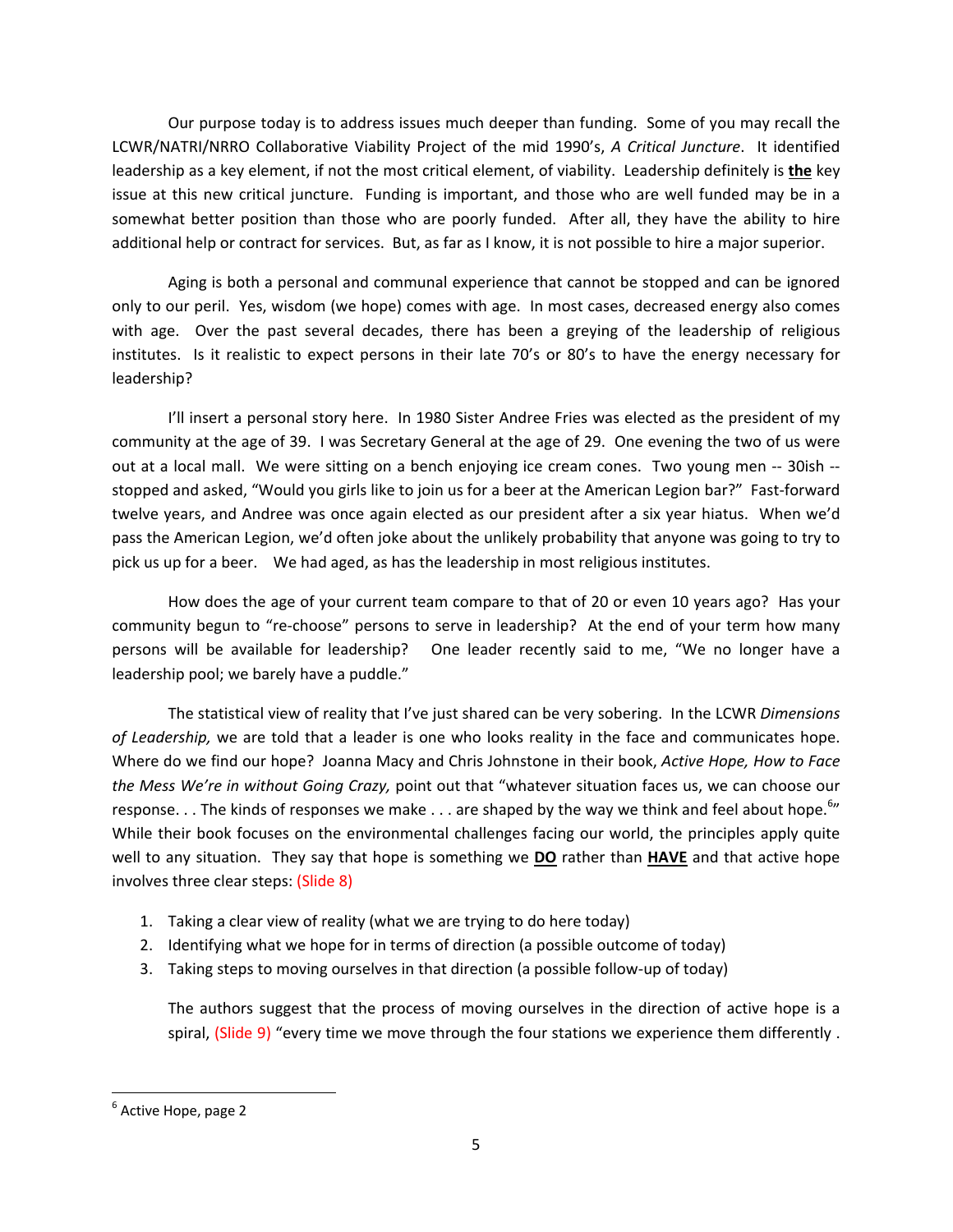. . As we allow ourselves to be guided by this spiral form. . . we are letting the world act on us and through us."

- 1. Gratitude
- 2. Knowing our pain
- 3. Seeing with new eyes
- 4. Going forth

(Slide  $10 -$  Line  $1$ ) Gratitude--The "Women in Spirit" exhibit pointed out the beauty and magnificence of religious life in the U.S. It certainly evoked a response of gratitude in me, and I would venture to say, in all who had the opportunity to see it. There is much to celebrate in what religious have done and continue to do. In the context of our current reality, I believe we also need to celebrate the gifts that come with aging, with greater inter‐dependence and even dependence. The witness of living elderhood fully and well is much needed in our youth‐obsessed and fiercely independent culture, a culture that values doing over being, personal satisfaction over fidelity. I recently visited with a sister from my community, a tiny woman whose weight probably approximates her age – somewhere in the mid‐90s. Her eyesight is almost completely gone, and she is so crippled by arthritis that she chooses only clothing that doesn't require buttons. When I asked her for prayers for the successful resolution to a difficult situation, she replied, "Yes, I will pray. But you know, whatever happens, it will be alright. God will be there." This coming from a woman who lives with constant pain was a tremendous gift to me. Whatever happens, God will be there. Echoes of Julian of Norwich--And all will be well. The gift that she and hundreds like her are to us needs to be celebrated with gratitude. They are so much more than a "powerhouse of prayer." Their very lives are a ministry to the rest of us. An important part of looking our current reality in the face and communicating hope rests in expressing our gratitude for the gift of these women.

(Slide 10‐Line 2) The second step of active hope is acknowledging our pain. The authors say that we "sometimes find ourselves caught up in the pretense that all is well even when we know it isn't."<sup>7</sup> They point out that "we can exist in [two] realities at the same time—going about our normal lives in the mode of *Business as Usual* while also remaining painfully aware of the multifaceted crisis unfolding around us. . . One way of dealing with the confusion and agony of this splitting is to push the crisis out of view. As a result we tend to keep them (our thoughts and feelings) to ourselves and suffer in isolation  $\dots$  if we reveal our distress  $\dots$  we're likely to be called overly negative or too emotional."  $^8$ 

All of our religious communities have experienced losses, and it is important to grieve those losses. Acknowledging our pain is a crucial step toward moving forward, and denying our pain exacts a terrible price. Allow me to share a personal story to illustrate.

Back in the 1960's the father-in-law of one of my older sisters was very ill. He had been through several surgeries to remove portions of his stomach. The "story" was that he had severe ulcers. In truth, he had cancer, but the doctors encouraged the family not to tell Emil because they believed that if

 $^7$  Active Hope, page 65<br> $^8$  Active Hope, page 65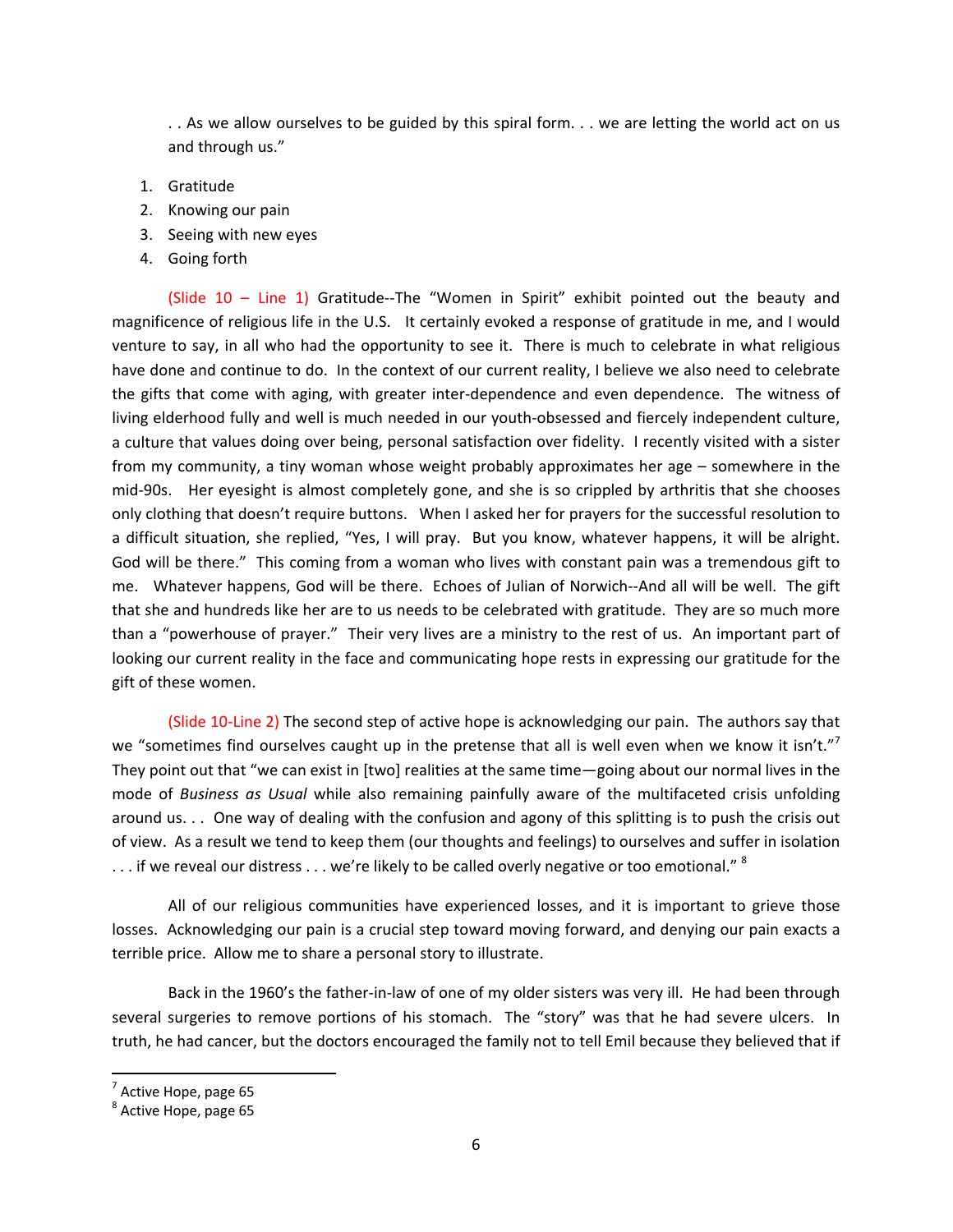he knew the truth he would "give up." Nearly everyone knew it was cancer, but no one told Emil. A few days before his death, as he grew sicker and weaker, his wife finally told him the truth. His response was simply, "I've known all along."

I fear that this may be what is happening in some of our religious communities. We are unable to speak of the possibility of death. Perhaps we feel that acknowledging that possibility is the same as "giving up." Speaking of it may be seen as too negative or overly emotional; it may imply failure of some sort.

The authors of *Active Hope* point out that facing distress doesn't make it disappear, but we experience a tremendous relief on realizing our solidarity with others. Hasn't the experience of LCWR members over the past several years borne witness to the power of solidarity? I would hope that today's gathering might be but the first of many opportunities for supporting one another in the questions that face us at this new critical juncture.

(Slide 10‐Line 3) The third step of active hope is "seeing with new eyes." The authors of the book posit that a crucial step in addressing the ecological problems facing our world is the development of a wider sense of self—seeing ourselves not only as individuals but also as part of a family, a community, human society, the web of life.

This offers challenging implications for us as we consider the future our religious institutes. Our greatest concern, in my opinion, should not be whether our particular province, monastery or religious institute survives but rather for the continuation and evolution of this life form as a viable response to God's unfathomable love. We need to take a collective view, to see the larger picture and *together* address the challenges facing us at this critical juncture. Transformation is happening whether we acknowledge it or not. Let us not only acknowledge it but embrace it, and assist in the directing of it.

What does this mean in practical terms? First and foremost, I think it requires being proactive in our planning. We must identify what we hope for and take steps to move in that direction. I doubt that any of us want the final chapter of our story to end with the word "suppressed."

Given that more than half of the religious institutes that have existed during the history of religious life are no longer in existence, I believe it is prudent and wise to prepare for our *nunc dimittis*. Most of us have processes in place to prepare for individual death (wills, durable powers of attorney, pastoral care, etc.). Should we not extend that same care to the communal level? To take these steps does not mean that death is imminent, nor does it mean we are "giving up." Like Sarah and Abraham we may be surprised by God, but that does not preclude the need to plan for our legacy.

One type of planning that is taking place among religious institutes is what has been termed the "covenant agreement." RCRI has developed materials explaining this concept, and I recommend those to you if you want to understand this concept more fully. For now, I simply call to mind that the biblical concept of covenant is based in relationship and encourage you to keep that at the forefront of your mind when planning. What are the existing relationships that are important to you? Which persons or groups might be able to assist you in caring for your sisters? Just as a parents name persons with whom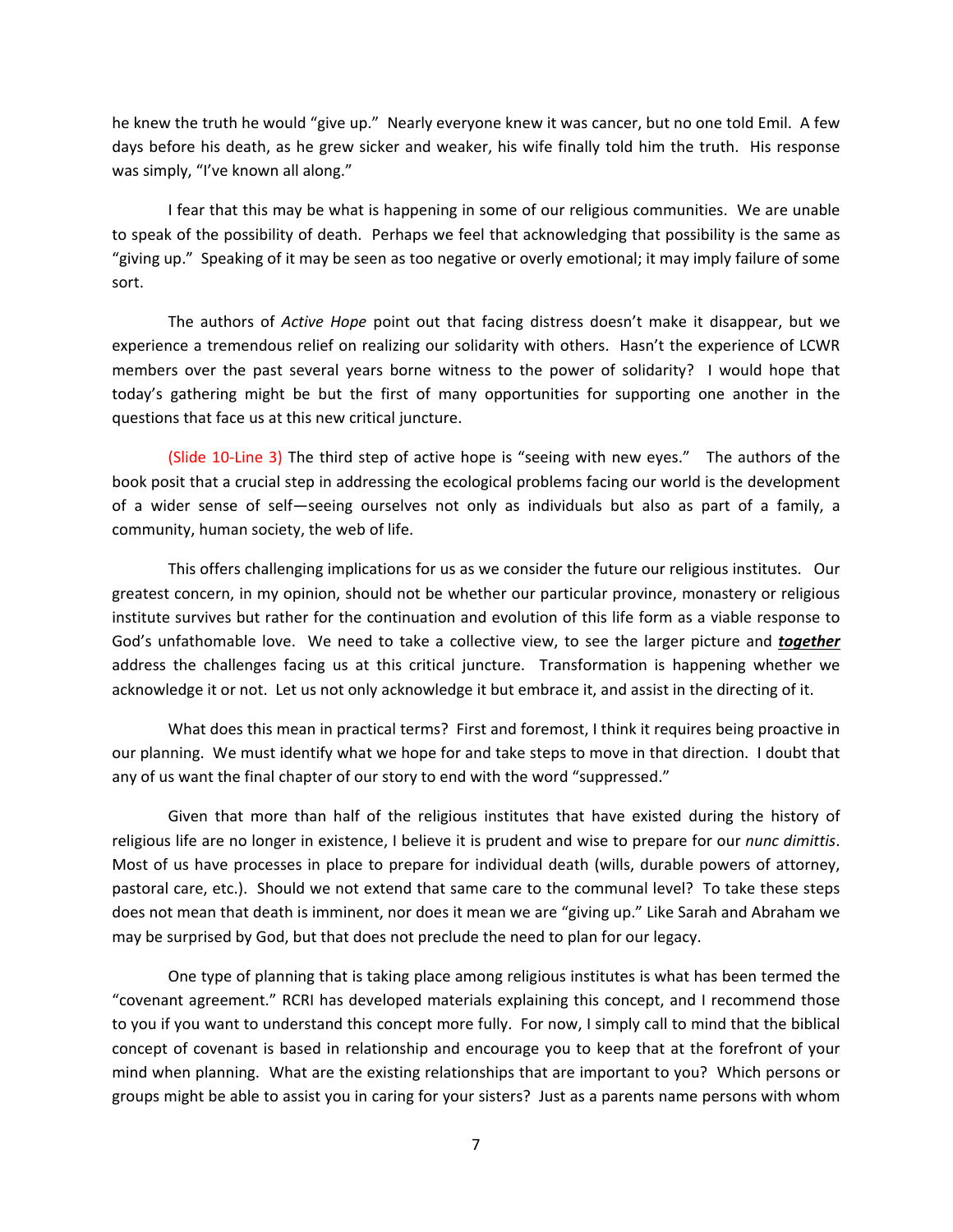they have a long‐standing and trusting relationship to serve as potential guardians for their children, we need to look to those with whom we have a relationship to care for the physical and spiritual well‐being of our sisters when we can no longer do that ourselves. It may or may not be another religious institute.

Provision for the administrative and management issues of the community, is another matter. This is essentially a business agreement. There are a number of models in existence for addressing management concerns. Some communities share staff  $-$  a CFO, a plant manager, a health care coordinator. Other communities have out-sourced some of these functions to for-profit service providers.

I would also note that most of the groups who have entered covenant relationships were able to bring sufficient assets for the care of the members. There are few, if any, institutes who will be able to assume financial responsibility for another religious institute. In addition, as you saw in the statistics, the majority of religious institutes have the same basic age profile. Another institute may be larger than yours, but it may not be any younger. Your planning may need to have multiple phases. As I've heard Sister Nancy Schreck say, "Planning is like showering. It's not something you do only once."

Another model that exists is one from the Netherlands. An article about this was included with an RCRI bulletin. The leadership conference of the Netherlands has established an office to assist religious institutes who are coming to completion. I believe this concept is well worth exploring. Admittedly, the U.S. has far more institutes, but this might be a possibility on a regional if not a national level. RCRI can advise about legal and canonical issues; NRRO can advise regarding retirement funding and care delivery. There needs to be someone to assist communities with pastoral concerns at this critical juncture.

I also want to include a few words about new membership. If it has been a number of years since your community received new members, I caution you to be realistic about the age gap. In a planning DVD that NRRO produced several years ago, Sr. Constance Fitzgerald talked about the vocation promotion efforts of the Carmelites of Baltimore. They began intensive outreach to 30ish aged women when their youngest sister was in her 40's; they felt they would not be able to successfully incorporate new members if they waited any longer. In contrast, we recently received a newsletter from a community announcing their vocation efforts focusing on college age students. The youngest member of this community is 66, and the median age is 77. I question whether they will be able to bridge an age gap of forty years? Where will these young women find peer support? One community I visited had one member in her 40's; the remainder ranged in age from 65 to 95. The 40‐year‐old said to me, "I feel like I am going to spend the rest of my life burying my sisters."

New membership cannot be about "life support" for the institute or about having someone to care for us in our old age. To borrow from the poet, Mary Oliver, to what are we inviting women to give their "one wild and precious life?"

In all of this, I would encourage you to continue to strive to "see with new eyes," particularly to explore ways that we can be sisters to one another on this journey. How can we help one another to